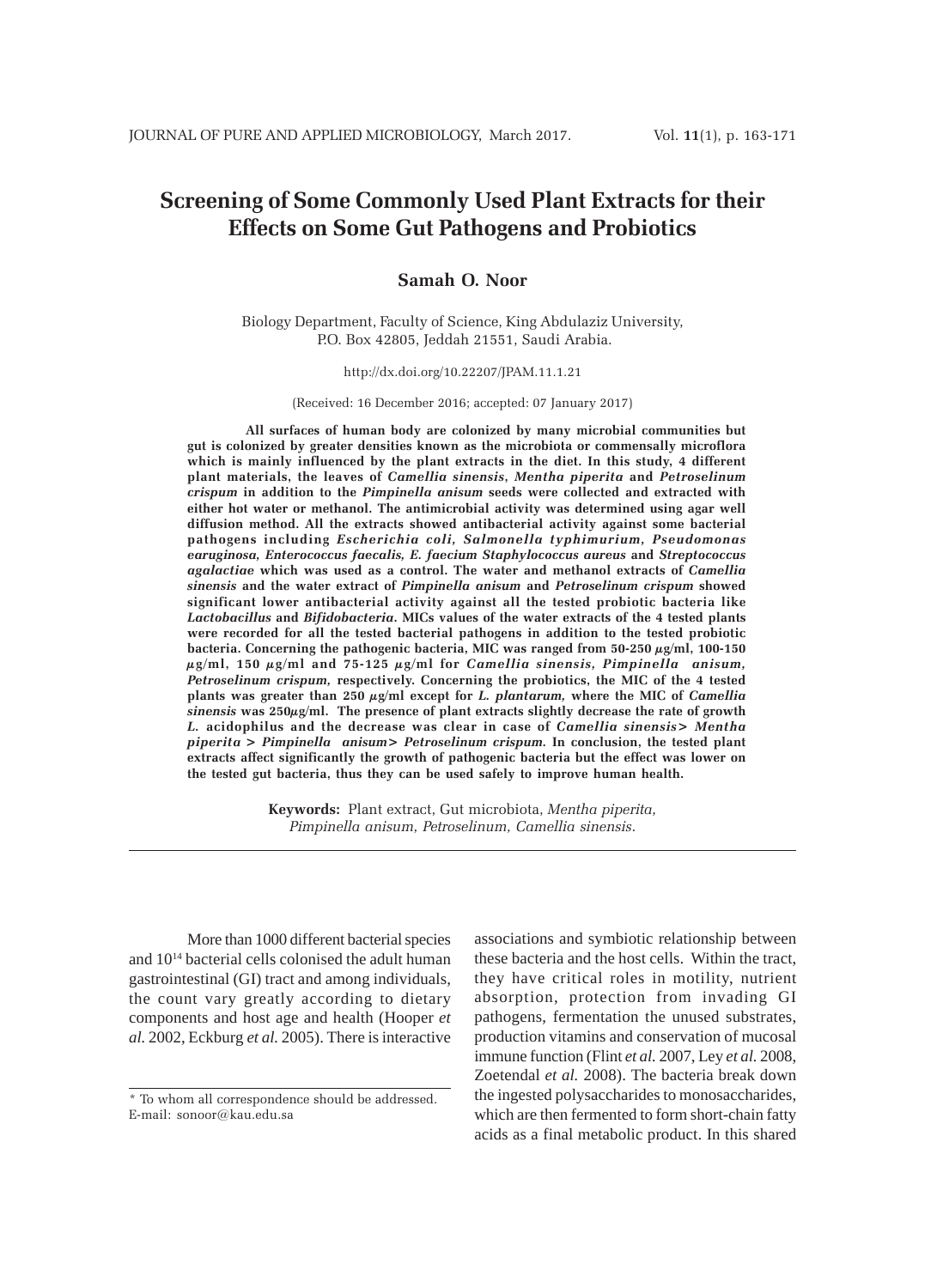environment, the host gains carbon and energy, and the bacteria are provided with glycans and protection. Unbalanced bacterial community in the gut plays a role in some diseases and gut disorders. There is an interest to remove gut disorders by influencing the composition and activities of resident microflora. Probiotics, are a group of bacterial genera, found mainly in some foods, known as functional foods, that protect against gut disorder by targeting particular groups of bacteria in the gut. Probiotics already present in the GI tract and prebiotic supplements as dietary substances may enhance their growth and development (Probert 2004). Certain carbohydrates such as arabinoxylan or other plant materials or extracts, which are prebiotics, are selectively metabolised by gut bacteria, thereby changing the gut ecosystem towards a more beneficial structure (Swennen *et al.* 2006). Brune *et al.* (2000) described the gut ecosystem as a programmed bioreactor with bacteria that degrade indigestible polysaccharides and alteration of the microbiota composition of the intestinal allowed to some bacterial pathogens to grow, multiply, colonize and initiate intestinal disorders. Some plant extracts and antibiotic may affect the intestinal physiology and inhibit or enhance microbiota in human and animals (Manzanilla *et al*., 2004). The aim of the present study was to evaluate the inhibitory effect of some used tradition plants on microbiota and some bacterial pathogens.

#### **MATERIALS AND METHODS**

#### **Plant collection and extraction**

In this study, four medicinal plants including the leaves of *Camellia sinensis*, *Mentha piperita* and *Petroselinum crispum* in addition to the *Pimpinella anisum* seeds were collected and identified at Biology Department, Faculty of Science, KAU, Saudi Arabia. The collected samples were washed, dried, grinded and extracted with either hot water or methanol (Aly and Bafeel, 2010). About 50 g of each sample were macerated in 200 ml hot water or 200 ml methanol for 4 hours at room temperature, 22°C, and then the mixtures were filtered through muslin cloth filter paper. Further extraction of the residue was carried out and all extracts were collected and dried using either rotary evaporator for organic extracts or lyophilizer

J PURE APPL MICROBIO*,* **11**(1), MARCH 2017.

for water extracts. All dried extracts were kept in the deep freezer at -80°C until used for the antimicrobial susceptibility studies.

## **The tested bacteria**

Clinical isolates of the Gram negative *Escherichia coli, Salmonella typhimurium* and *Pseudomonas earuginosa,* and the Gram positive *Enterococcus faecalis, Enterococcus faecium, Staphylococcus aureus* and *Streptococcus agalactiae* were obtained from the culture collection from King Fahd General Hospital, Jeddah, Saudi Arabia. Gut normal flora strains *Lactobacillus acidophilus, L. bulgaricus, L. plantarum, Bifidobacterium* and *Streptococcus thermophilus* were obtained from Culture collection Unit, Faculty of Agriculture, Ain Shams, Egypt.

The identification of all the used bacteria was confirmed using microscopic examination, Gram and spore stains, growth on selective medium and API20. Selective Strep Agar (Cat. no. A70) was used for Streptocooccus growth in presence of CO  $_{2}$  for 24 hr., MRS medium was used for *Lactobacillus* and *Bifidobacterium* strains growth under aerobic and anaeronic conditions, respectively at 37°C for 2 days for *Lactobacillus* and 4 days for *Bifidobacterium*.

#### **The antibacterial activity**

All extracts were dissolved in DMSO and bacterial growth inhibition was tested by using agar well diffusion method while the MIC was determined by the micro dilution method. For each of the extract, multiple plates (3 replications) were prepared and the plates were then maintained for 2 h at room temperature to allow extract diffusion, incubated at 37°C for 24 h and the zones of inhibition were subsequently measured in mm (Mukherjee *et al*., 1995a, b). Dilution micromethod for MIC determination was used (de Paiva *et al*, 2003). The water extracts of the four tested plants were selected for further tests and to calculate their MIC by dilution method. This test was performed in sterile 96-well microplates the g dilution procedure. The microdilution was performed in 96 well microtiter plates with U-shaped wells. Each culture was grown in Müeller-Hinton broth for 12 h and the absorbance was adjusted to 0.5 McFarland turbidity (5x10<sup>5</sup> CFU/ml). Controls with 0.5 ml of only culture medium without plant extract was used. The wells were filled with 100 µl of sterile  $H_2O$  and 100  $\mu$ l of the plant extracts were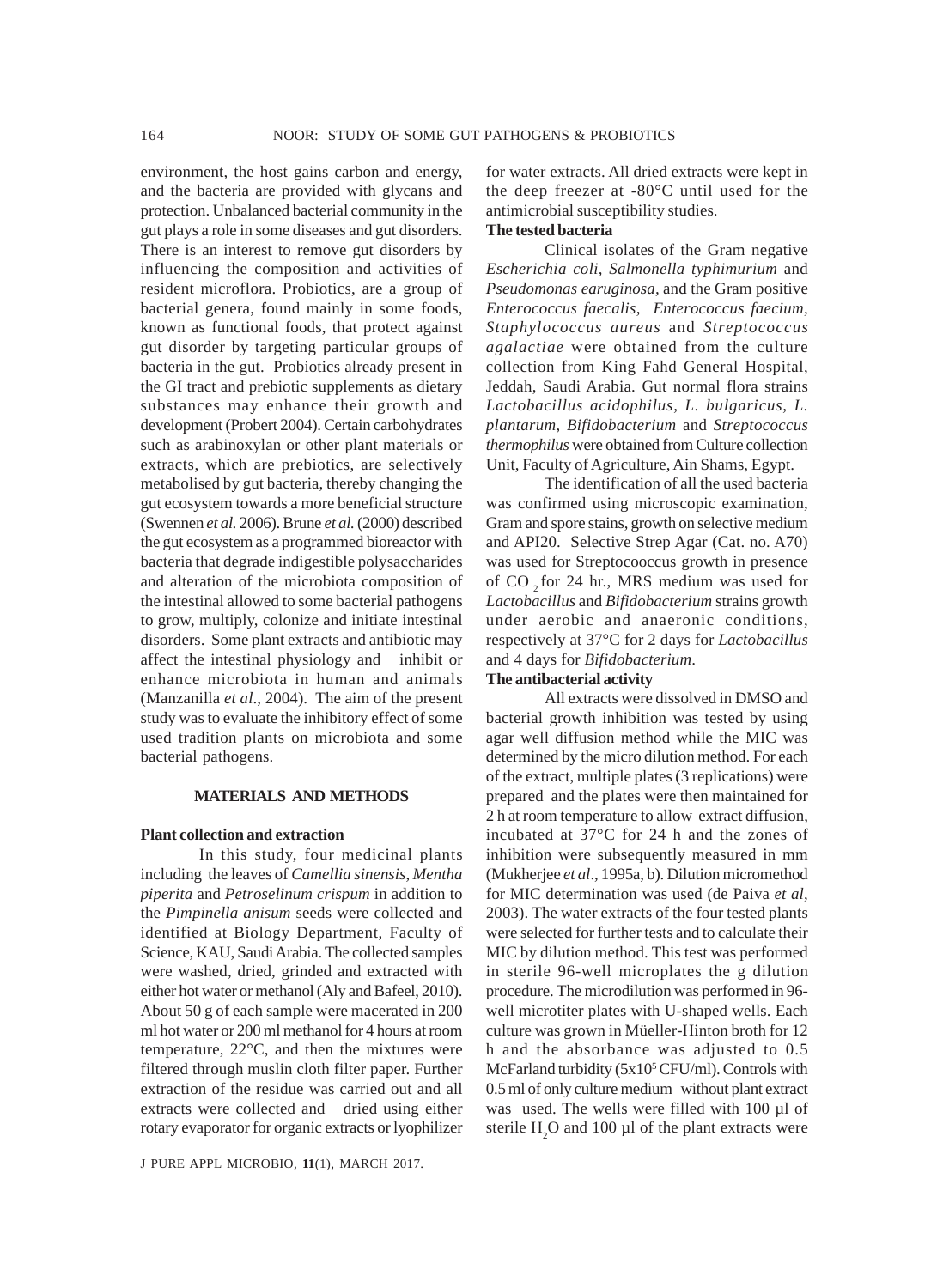added to the wells by serial two fold dilution from the suspension of plant extract stock solution. Each well was inoculated with 100 µl of 0.5 McFarland standard bacterial suspensions and one drop of phenol red solution was added to each well. All plates were covered, placed in plastic bags and incubated at 37°C for 24 h. The MIC was the lowest concentration of plant extracts that exhibited no bacterial growth (yellow color and followed by red color) by visual observations.

The effect of different water extracts of the 4 tested plants  $(250 \mu g/ml)$  on the growth of *Lactobacillus acidophilus,* grown in MRS broth medium (de Man *et al*., 1960) was determined by measuring the growth (absorbance at 540 nm ) each 2 hours up to 24 h by spectrophotometer and calculating log cfu/ml.

#### **RESULTS**

In Arab area, different plants were used traditionally as hot drinks. In this study, 4 different plant materials, the leaves of *Camellia sinensis*, *Mentha piperita* and *Petroselinum crispum* in addition to the *Pimpinella anisum* seeds were collected and extracted with either hot water or methanol. Table 1 showed the studied plants, their common names, the used plant part and the type



**Fig. 1.** Inhibitory effect of water extract *Petroselinum crispum* on *Escherichia coli* (A) and S*treptococcus agalactiae* (B).

of extraction. The antimicrobial activities of the two extracts of the tested plants were determined for some Gram positive and negative pathogens (Figure 1). The antibacterial activity of the tested aqueous extracts were determined against the tested bacterial pathogens and compared with that of *Streptococcus agalactiae* which was used as a control (Table 2). The water extract of *Camellia sinensis* showed significant antibacterial activity against both *Enterococcus faecalis* and *E. faecium,* while *Pimpinella anisum* extract showed significant antibacterial activity against *Salmonella typhimurium* and *Pseudomonas earuginosa.* The water extract of *Petroselinum crispum* has antibacterial activity against *Escherichia coli, S. typhimurium, P. earuginosa* and *E. faecalis.* Moreover, *Mentha piperita* recorded significant antibacterial activity against *E. coli, S. typhimurium, P.earuginosa.* The bacterial index showed that the maximum activity was recorded for water extract of *Petroselinum crispum,* followed by *Pimpinella anisum* and finally *Camellia sinensis* and *Mentha piperita.* Similarly, the methanolic extract of *Camellia sinensis* showed significant antibacterial activity against both *E. faecalis* and *E. faecium,* while the methanol extract of *Pimpinella anisum* showed significant abtibacterial activity against *E. coli* and *Staphylococcus aureus* (Table 3). Furthermore, *Petroselinum crispum* extract showed antibacterial activity against *E. coli, P. earuginosa* and *Staphylococcus aureus,* while *Mentha piperita* recorded significant antibacterial activity against *E. coli, S. typhimurium, P. earuginosa, E. faecium* and *S. aureus.* Bacterial index showed that the maximum activity was recorded for the methanol extract of *Mentha piperita* and *Petroselinum crispum,* followed by *Camellia sinensis* and finally  *Pimpinella anisum.* 

Lower activity of the water and methanolic extracts of the four tested plants was recorded

|  | <b>Table 1.</b> The Used Medicinal Plants |  |
|--|-------------------------------------------|--|
|  |                                           |  |

| Scientific name      | Common name | Family       | Used part    | Type of extraction  |
|----------------------|-------------|--------------|--------------|---------------------|
| Camellia sinensis    | Green tea   | Theaceae     | Leaves       | Hot water, methanol |
| Mentha piperita      | Mint        | Labiatae     | Leaves       | Hot water, methanol |
| Petroselinum crispum | parsley     | Apiaceae     | Leaves       | Hot water, methanol |
| Pimpinella anisum    | Anise       | Umbelliferae | <b>Seeds</b> | Hot water, methanol |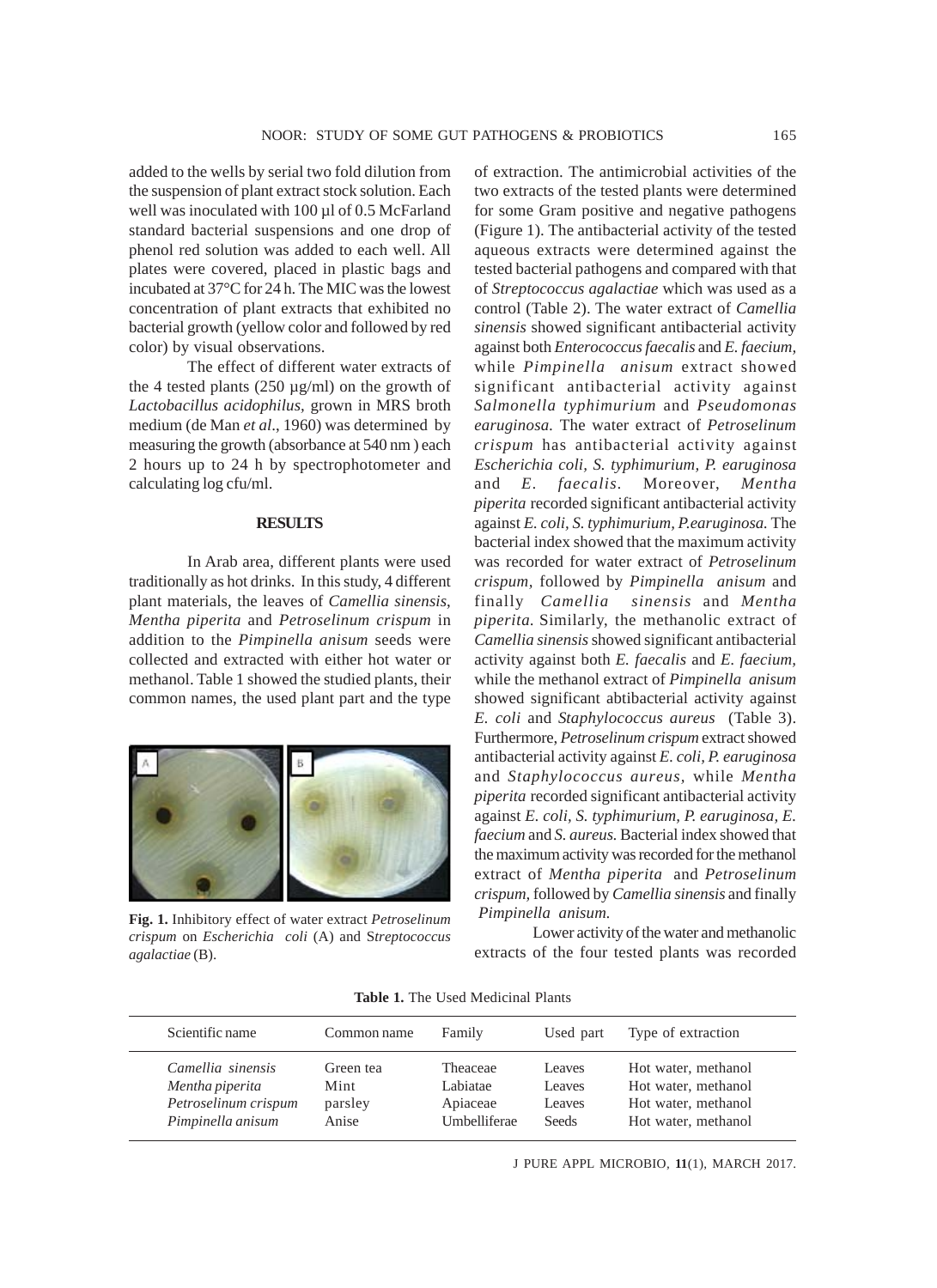against the probiotic bacteria (*Lactobacillus acidophilus, L. bulgaricus, L. plantarum, Bifidobacterium* and *Streptococcus thermophilus)* as shown in Table 4*.* Significant lower antibacterial activity was recorded for all tested water extracts against the tested probiotic bacteria compared to *Streptococcus agalactiae* as a control bacterium*.* Moreover, the methanol extract of *Camellia sinensis*, *Pimpinella anisum* and *Petroselinum crispum* showed significant lower antibacterial activity compared to control while *Mentha piperita* extract showed no significant antibacterial activity against all tested bacteria except *Lactobacillus acidophilus.* The bacterial index was higher for the methanol extracts compared to water extracts, thus water extracts was selected for determination of the MIC values for all the tested bacteria. The water and methanol extract of *Camellia sinensis* and the water extract of *Pimpinella anisum* and *Petroselinum crispum* showed significant lower antibacterial activity against all the tested probiotic bacteria. MICs values of the water extracts of the 4 tested plants were recorded for the test bacterial pathogens in addition to the tested probiotic bacteria (Table 5) using micromethod (Figure 2). Concerning the pathogenic bacteria, MIC was ranged from 50-250 µg/ml,100-150 µg/ml, 150 µg/ml and 75-125 µg/ml for *Camellia sinensis, Pimpinella anisum, Petroselinum crispum,* respectively. Concerning the probiotics, the MICs of the 4 tested plants were greater than 250 µg/ml except for *L. plantarum,* the MIC of *Camellia sinensis* was 250 µg/ml.

The effect of different water extracts of the 4 tested plants  $(250 \mu g/ml)$  on the growth of

**Table 2.** The Antibacterial activity of the aqueous extracts of 4 tested plant extracts against some bacterial pathogens

| Diameter of the inhibition zone (mm)<br>Tested extract |                      |                      |                         |                           |
|--------------------------------------------------------|----------------------|----------------------|-------------------------|---------------------------|
| Bacterial pathogen                                     | Camellia<br>sinensis | Pimpinella<br>anisum | Petroselinum<br>crispum | <i>Mentha</i><br>piperita |
| Escherichia coli                                       | $11.4 \pm 0.0$       | $14.0 + 0.7$         | $21.6 + 0.1*$           | $11.0\pm0.1*$             |
| Salmonella typhimurium                                 | $11.6 + 0.5$         | $16.3 + 1.6*$        | $18.6 + 1.9*$           | $11.3 + 0.5*$             |
| Pseudomonas aeruginosa                                 | $10.6 + 1.5$         | $16.6 + 1.6*$        | $20.0+1.4*$             | $10.7 + 0.4*$             |
| Enterococcus faecalis                                  | $15.0 + 1.0*$        | $12.6 + 0.9$         | $19.3 + 1.0*$           | $12.7+0.1$                |
| Enterococcus faecium                                   | $15.3 + 1.1*$        | $12.3 + 1.0$         | $14.3 + 1.8$            | $13.6 + 1.6$              |
| Staphylococcus aureus                                  | $11.3 + 0.5$         | $11.3 + 1.7$         | $14.0 + 1.8$            | $13.0 + 1.4$              |
| Streptococcus agalactiae(control)                      | $11.6 + 0.5$         | $11.6 + 0.7$         | $14.3 + 1.0$            | $13.3 + 1.5$              |
| Bacterial index                                        | 12.4                 | 13.5                 | 17.4                    | 12.2.                     |

\*: significant difference at p< 0.05

**Table 3.** Antibacterial activity of the methanolic extracts of the 4 tested plant extracts against some tested bacterial pathogens

| Tested extract                    |                      |                      | Diameter of the inhibition zone (mm) |                    |  |
|-----------------------------------|----------------------|----------------------|--------------------------------------|--------------------|--|
| Bacterial pathogen                | Camellia<br>sinensis | Pimpinella<br>anisum | Petroselinum<br>crispum              | Mentha<br>piperita |  |
| Escherichia coli                  | $17.6 \pm 0.0$       | $16.0 \pm 0.0*$      | $19.6 + 0.5*$                        | $17.0 + 1.0*$      |  |
| Salmonella typhimurium            | $17.6 \pm 0.5$       | $13.3 \pm 1.5$       | $14.6 + 1.5$                         | $23.3 \pm 1.5^*$   |  |
| Pseudomonas aeruginosa            | $14.6 + 1.5$         | $13.6 + 1.5$         | $23.0 + 1.0*$                        | $19.3 + 2.0*$      |  |
| Enterococcus faecalis             | $13.0 \pm 1.0*$      | $13.6 + 0.5$         | $14.3 + 1.5$                         | $14.6 + 1.1$       |  |
| Enterococcus faecium              | $12.3 + 1.1*$        | $15.3 + 2.0$         | $14.3 + 1.5$                         | $17.0 + 1.0*$      |  |
| Staphylococcus aureus             | $14.3 + 0.5$         | $18.3 + 1.1*$        | $18.0 + 1.7*$                        | $18.0 + 1.0*$      |  |
| Streptococcus agalactiae(control) | $17.0 + 0.5$         | $15.6 + 0.5$         | $13.3 + 1.5$                         | $12.3+0.5$         |  |
| Bacterial index                   | 15.2                 | 14.5                 | 16.6                                 | 17.3               |  |

\*: significant difference at p< 0.05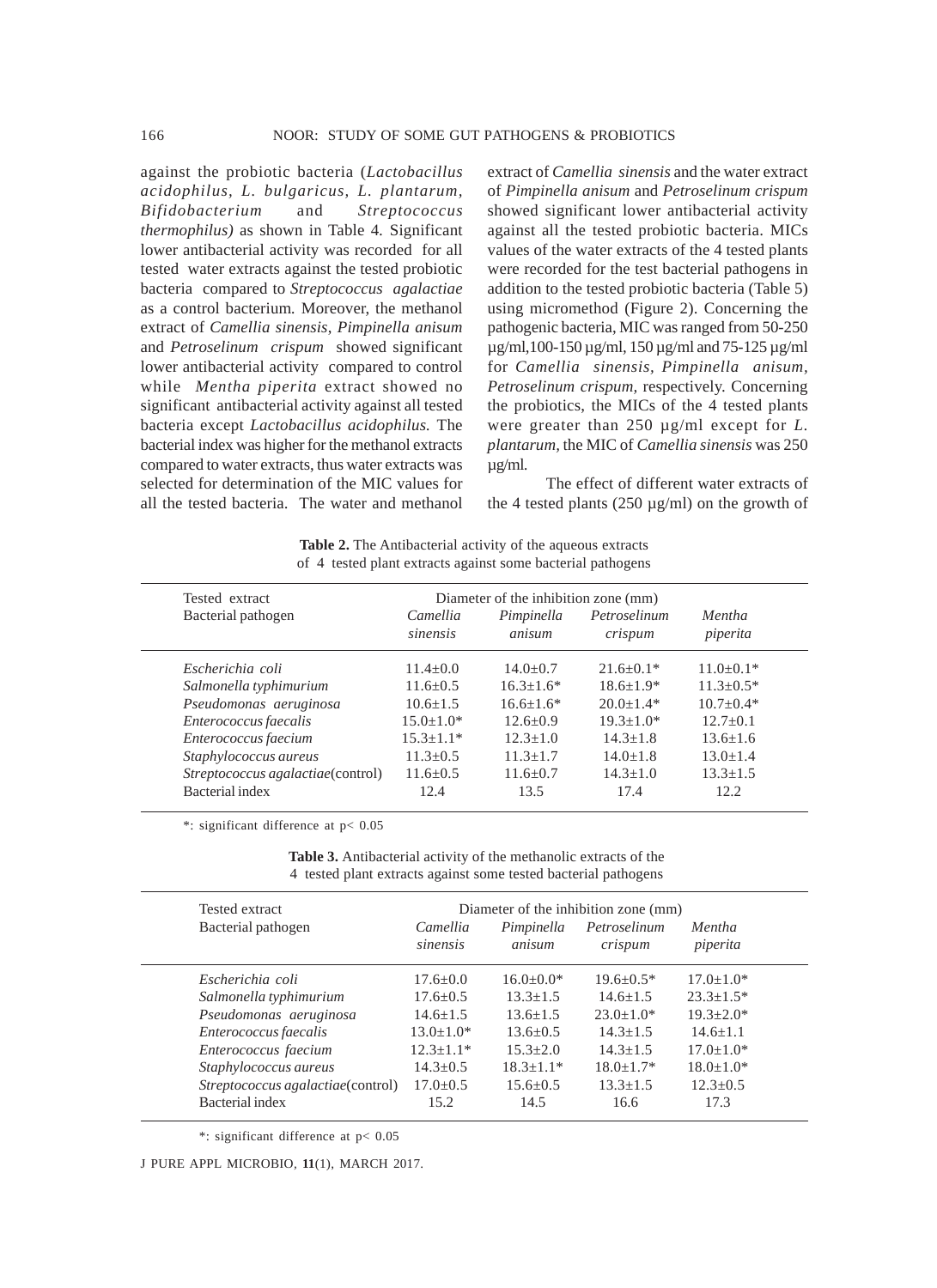*Lactobacillus acidophilus* grown in MRS medium was determined each 2 hours up to 24 hours and compared to control medium, without plant extract (Figure 3). The used water extracts increase bacteria growth. In the control medium, the bacterial growth increased to 12 hours, then the rate of growth was decreased. The presence of plant extracts slightly decrease the rate of growth of *L.* acidophilus and the decrease was clear in case of *Camellia sinensis> Mentha piperita > Pimpinella anisum> Petroselinum crispum* (Figure 3)*.*

### **DISCUSSION**

Intestinal normal flora are belonging to several major bacterial divisions, Firmicutes, Spirochaeates, Bacteroidetes, Proteobacteria, Actinobacteria and Fusobacteria (Rajilic-Stojanovic *et al.* 2007) and flora composition may be influenced by diet and stress (Mitsuoka, 1984). Previous investigations have shown that differences in intestinal bacteria cause many diseases (Hill, 1995). Plant extracts and/or probiotics are the most probable alternatives to antibiotics to the establishment of a beneficial intestinal population which antagonistic to harmful microbes (Gunal *et al*, 2006). Recently, much interest has focused on medicinal plants in relation to human health because they are largely free from harmful adverse effects and many plants are being investigated as natural sources of biologically important substances that may positively influence animal and human health (Aly and Bafeel, 2010, Aly *et al*., 2013). In this study, *Camellia sinensis*, *Mentha piperita, Petroselinum crispum* and *Pimpinella anisum* are traditionally used as drinks at least three times per day in Arabic region to improve human health. They are used to treat high cholesterol levels, cancer, rheumatoid and repair immune function due to the presence of powerful antioxidant e.g catechin polyphenols especially epigallocatechin gallate. *Mentha piperita* has many health and medicinal uses for thousands of years as a popular flavoring for food and drink. The infusions prepared with peppermint leaves was used in complementary and alternative medical therapy include: biliary disorders, dyspepsia, enteritis, flatulence, gastritis, intestinal colic, and spasms of the bile duct, gallbladder and gastrointestinal tract (McKay and Blumberg, 2006).

 $10.0 + 1.0*$ *Lactobacillus acidophilus* 5.3±0.1\* 7.1±0.1\* 7.0±1.5\* 7.3±1.0\* 7.3±0.5\* 7.6±0.5\* 7.3±0.1\* 10.0±1.0\*  $14.0 + 1.5$  $13.3 + 1.3$  $13.9 \pm 1.5$  $14.0 + 0.2$  $2.3 + 0.5$ gut bacteria methanol Aqueous methanol Aqueous methanol Aqueous methanol Aqueous methanol *Lactobacillus bulgaricus* 7.3±1.5\* 11.1±1.0\* 7.0±1.5\* 12.3±1.0 7.3±1.5\* 11.6±1.5 10.3±1.0\* 14.0±1.5 *Lactobacillus plantarum* 7.3±2.3\* 11.0±0.5\* 7.0±0.1\* 12.4±1.3 7.3±2.3\* 10.6±0.5\* 11.0±1.0 13.3±1.3 *Bifidobacterium* 9.9±1.1\* 11.6±1.5\* 7.0±1.5\* 12.6±1.0 9.9±1.1\* 11.0±1.0 10.3±0.3\* 13.9±1.5 *Streptococcus thermophilus* 9.0±0.5\* 10.6±1.0\* 9.0±1.2\* 10.6±0.9 7.0±0.5\* 11.3±1.5 11.0±0.3 14.0±0.2 *Streptococcus agalactiae*(control) 11.6±0.5 17.0±0.5 11.6±0.7 15.6±0.5 14.3±1.0 13.3±1.5 13.3±1.5 12.3±0.5 **Table 4.** The Antibacterial activity of the aqueous and methanolic extracts of the 4 tested plant extracts against some gut bacteria 13.5 Bacterial index 8.6 11.0 9.0 11.8 7.8 11.2 10.6 13.5 Mentha piperita Gut bacteria *Camellia sinensis Pimpinella anisum Petroselinum crispum Mentha piperita*  Aqueous  $10.3 \pm 1.0*$  $10.3 \pm 0.3*$ Table 4. The Antibacterial activity of the aqueous and methanolic extracts of the 4 tested plant extracts against some  $7.3 \pm 0.1*$  $11.0 + 1.0$  $11.0 + 0.3$  $13.3 + 1.5$  $10.6$ Petroselinum crispum  $10.6 \pm 0.5*$ methanol  $11.6 + 1.5$  $11.0 + 1.0$  $13.3 \pm 1.5$ 7.6 $\pm$ 0.5\*  $11.3 \pm 1.5$ 11.2 Diameter of the inhibition zone (mm) Tested extract **Diameter of the inhibition zone (mm)** Aqueous  $7.3 \pm 2.3*$  $9.9 \pm 1.1*$  $14.3 + 1.0$  $7.3 \pm 0.5*$  $7.3 \pm 1.5*$ 7.0 $\pm$ 0.5\* 7.8  $12.3 \pm 1.0$  $12.6 + 1.0$  $10.6 + 0.9$ methanol  $7.3 \pm 1.0*$  $12.4 \pm 1.3$  $15.6 \pm 0.5$ Pimpinella anisum 11.8 Aqueous  $7.0 + 1.5*$  $7.0 + 1.5*$  $7.0 \pm 0.1*$  $7.0 + 1.5*$  $9.0 + 1.2*$  $1.6 + 0.7$  $0.6$  $11.0 \pm 0.5*$  $11.6 \pm 1.5*$ methanol  $7.1 \pm 0.1*$  $11.1 \pm 1.0*$  $10.6 + 1.0*$  $17.0 + 0.5$  $11.0$ Camellia sinensis Aqueous  $5.3 \pm 0.1*$  $7.3 \pm 1.5*$  $7.3 \pm 2.3*$  $9.9 \pm 1.1*$  $9.0 \pm 0.5*$  $11.6 + 0.5$ 8.6 Streptococcus agalactiae(control) \*: significant difference at p< 0.05 \*: significant difference at p< 0.05Streptococcus thermophilus actobacillus acidophilus Lactobacillus bulgaricus Lactobacillus plantarum Bifidobacterium Bacterial index Tested extract Gut bacteria

NOOR: STUDY OF SOME GUT PATHOGENS & PROBIOTICS 167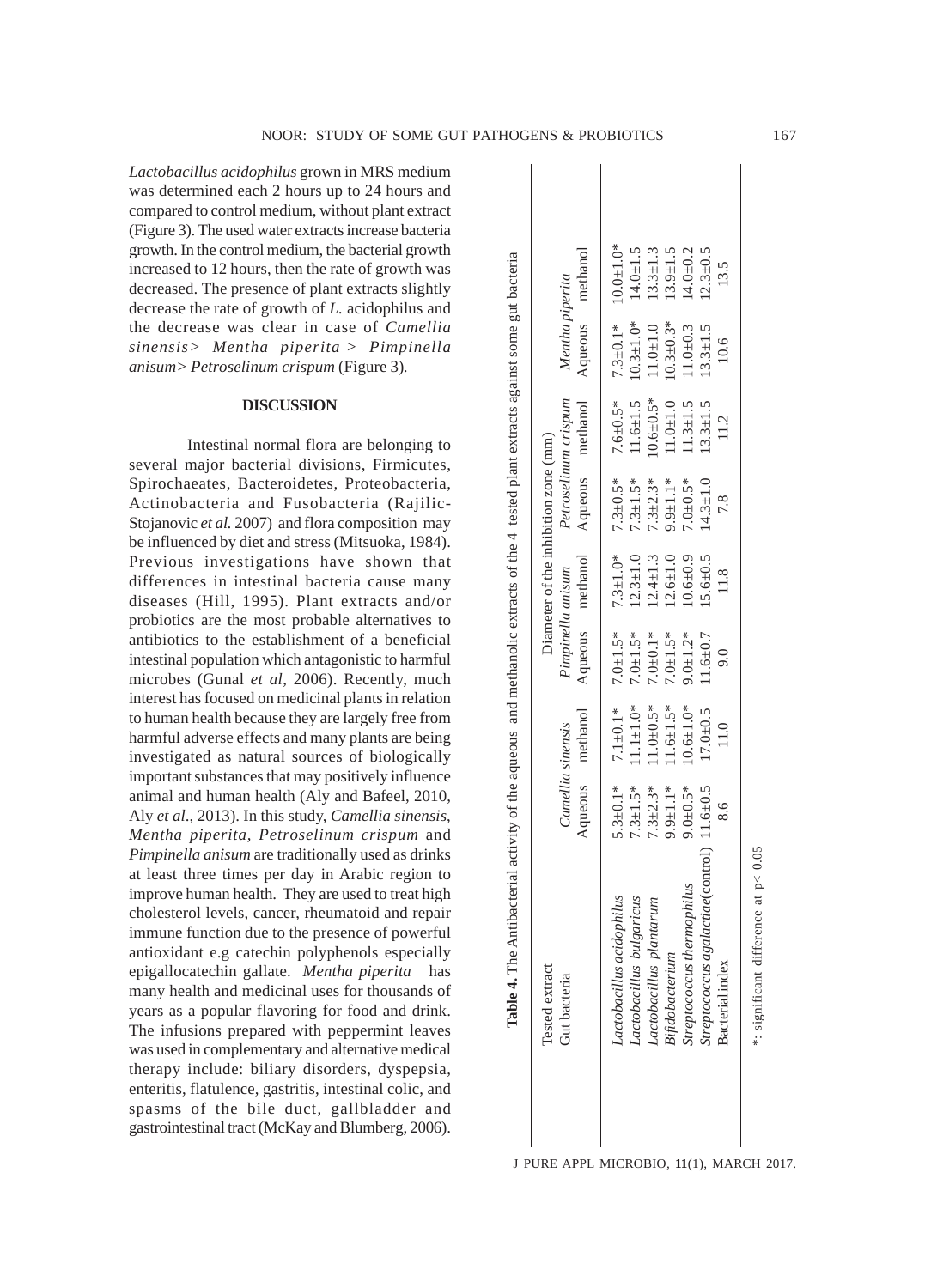Parsley leaves and root are high in iron content and rich in vitamins A, B, C, trace minerals, boron and fluoride might help against bone thinning and osteoporosis. Aniseeds are used as flavouring, digestive, carminative, and relief of gastrointestinal spasms. Consumption of aniseed in lactating women increases milk and also reliefs their infants from gastrointestinal problems (Zargari, 1996).

The aqueous extracts of the four studied plants showed antibacterial activity against the



**Fig. 2.** MIC of the water extracts of *Petroselinum crispum* on Some Bacterial Pathogens using micromethod technique



**Fig. 3.** Effect of different water extracts on the growth of *Lactobacillus* acidophilus**,** grown in MRS medium after 24 hours

tested bacterial pathogens with MIC values ranged from 50-250 µg/ml. Higher activities were recorded for the methanolic extracts for the selected gut pathogens and probiotics, thus aqueous extracts were selected for more detail studies. Many others reported that extraction with organic solvents was more effective as compared to aqueous extraction and many previous studies reported that methanol was a better solvent for more consistent extraction of antimicrobial substances from medicinal plants as compared to other solvents such as water and ethanol (Ahmad *et al*., 1998, El Sayed and Aly, 2014).

Methanolic  $M IC(\mu g/ml)$ extracts *Camellia Pimpinella Petroselinum Mentha* Control *sinensis anisum crispum piperita* antibiotic *Escherichia coli* 150 100 150 100 3 *Salmonella typhimurium* 75 150 150 75 3 *Pseudomonas aeruginosa* 75 150 150 125 3 *Enterococcus faecalis* 125 150 150 75 1 *Enterococcus faecium* 250 100 150 75 1 *Staphylococcus aureus* 50 100 150 125 2 *Streptococcus agalactiae* 50 100 150 75 2 *Lactobacillus* acidophilus 250 >250 >250 >250 <1 *L. bulgaricus*  $>250$   $>250$   $>250$   $>250$  1 *L. plantarum* 250 >250 >250 >250 1 *Bifidobacterium* >250 >250 >250 >250 <1 *Streptococcus thermophilus* >250 >250 >250 >250 1

**Table 5.** MIC of the aqueous extracts of the 4 tested plant extracts against some tested bacterial pathogens and gut microbiota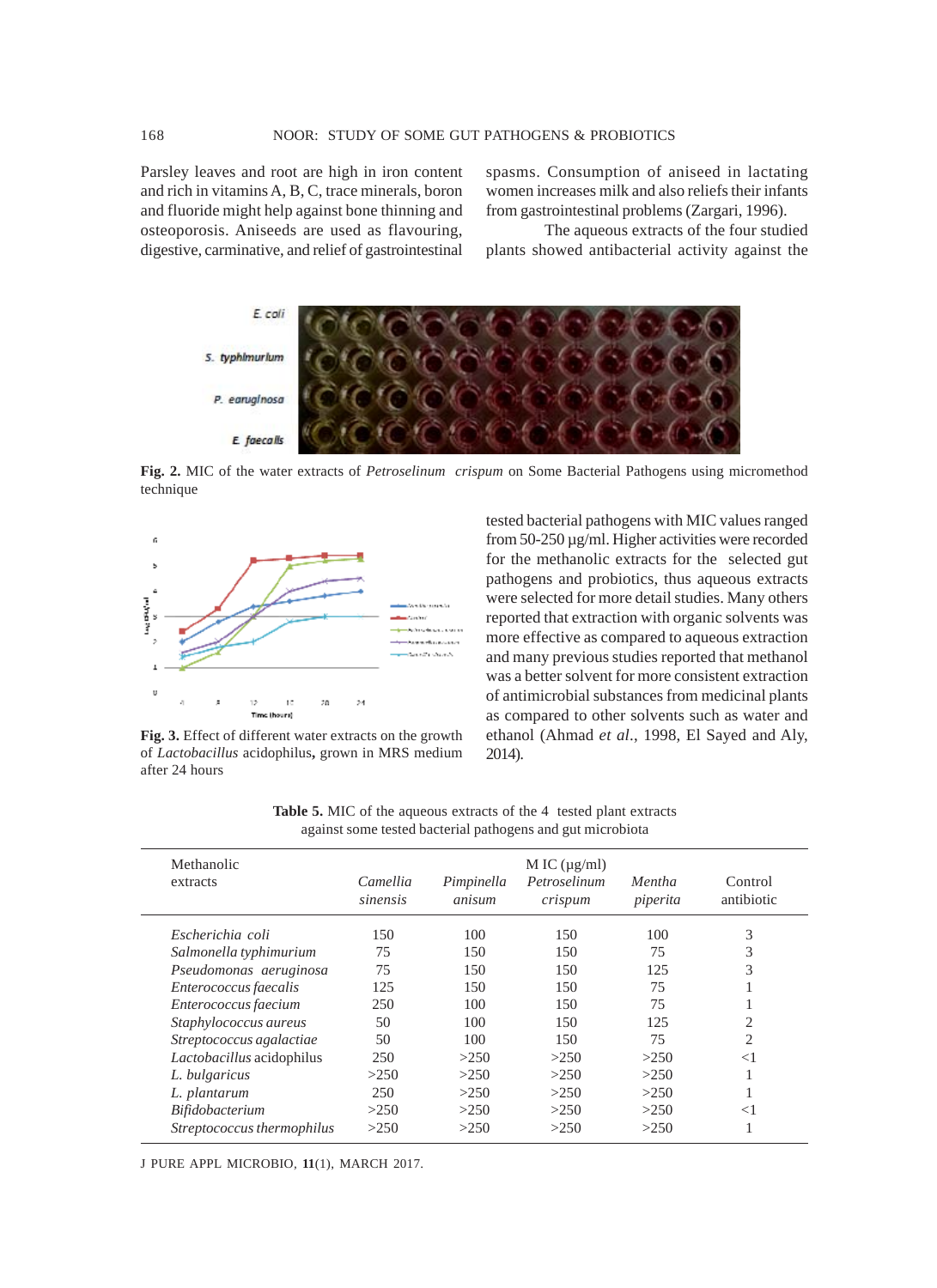The antimicrobial activity against bacterial pathogens was due to large number of active components in medical plants which may be effective against bacteria. Plants have several major components, including allicin, ajoene, thymol, and carvacrol, that have many biological activities e.g., antimicrobial, antioxidant, and antiseptic activities (Lee and Ahn, 1998) and the use of these material or the whole plant extract as food additives can decrease the number of intestinal pathogens (Pelicano *et al*., 2005). *Camellia sinensis* (Green tea) is a heterogeneous product, rich in various components such as caffeine, tannins, amino acids, vitamins and saponins, and increase Intestinal microorganisms that participate in normal physiological functions and decrease significantly that cause various diseases (Ahn *et al*., 1990 b). Extracts of leaves from the tea plant *Camellia sinensis* contain polyphenolic components with activity against a wide spectrum of microbes (Ahn *et al*., 1990a). Studies conducted over the last 20 years have shown that the green tea polyphenolic catechins can inhibit the growth of a wide range of Gram-positive and Gram-negative bacterial species. They are useful in control of common oral infections, such as dental caries and periodontal disease, the ²-lactam resistant *Staphylococcus aureus*, methicillin-resistant *S. aureus* (MRSA). Catechin gallates from green tea intercalate into phopsholipid bilayers and affect the bacterial cytoplasmic membrane functions.

In this study, no significant effects of the tested aqueous extracts were recorded against the microbial probiotics *Lactobacillus* and *Bifidobacterium* and the MIC values were more than 250 µg/ml. The two previous benefit bacterial isolates may have an antagonistic effect against human pathogens, thus their protection from the plant extract action is very important. They are important probiotics and used in the food industry. They have a range of beneficial health effects, including the inhibition of harmful bacteria and pathogens, the modulation of systemic and local immune responses, the vitamins production and improve the gut mucosal barrier. Many studies reported that the microbial probiotics have many beneficial effects (Gusils *et al*., 1999) including the competitive exclusion of pathogenic strains of *Campylobacter jejuni* ( Morishita *et al*., 1997) and *E. coli* (Watkins *et al*., 1982). In chickens,

*Lactobacillus acidophilus* enhance the growth and viability of the other beneficial gut microflora (Hosoi *et al*., 2000), inhibit the pathogenic *Escherichia coli* and *Salmonella enterica* serovar Enteritidis (Pascual *et al*., 1999); and improved digestion and absorption of nutrients (Thomke and Elwinger, 1998). Previous studies have shown that *Lactobacillus rhamnosus* (Alander *et al*., 1999), *Lactobacillus plantarum* (West and Warner, 1988), *Lactococcus lactis* (Spelhaug and Harlander, 1989), and *Pediococcus pentosaceus* (Graham and McKay. 1985) inhibited the growth and development of *Clostridium* spp. Teo and Tan (2005) found five strains of lactic acid bacteria were antagonistic toward *C. perfringens* ATCC 13124 without production of a zone of inhibition while two strains of *Bacillus subtilis*, PB3 and PB6, exhibited antimicrobial activity against *C. perfringens* ATCC 13124. Moreover, Noodles from red bean stimulated the growth of microflora in the large intestine to  $10^9$ -1010 cfu/ml but in the presence of plant extracts, garlic, onion and oregano, the count decreased to 108 cfu/ml (Gumienna *et al*., 2007).

Antimicrobial mechanisms of natural compounds found in herbs or spices have been discussed (Brul and Coot, 1999). *Cinnamomum* extract has excellent antibacterial activities and an inhibitory effects on the growth of enteric bacteria (*E. coli* O157:H7 and *Salmonella typhimurium*) due to prominent outer membrane disintegration activity and the increase in cytoplasmic membrane permeability to ATP (Helander *et al*., 1998). It has been reported that extracts from *Panax ginseng* not only enhanced the growth of bifidobacteria, but also inhibited selectively various clostridia (Ahn, 1990 b) Green tea extract has selective growth-inhibitory activity against various strains of clostridia including *C. perfringens, C. dificile* and *C. paraputrijjicum* (Ahn *et al*., 1990 a). They added that the daily intake of green tea might be expected to alter the growth and composition of the microbial community and to modulate the genesis of potentially harmful products such as carcinogenic N-nitroso compounds or aromatic steroids within the intestinal tract, thus protecting from a variety of diseases and helping to maintain optimal human health. In conclusion, the most common aqueous extracts of Camellia *sinensis*, *Mentha piperita, Petroselinum crispum* and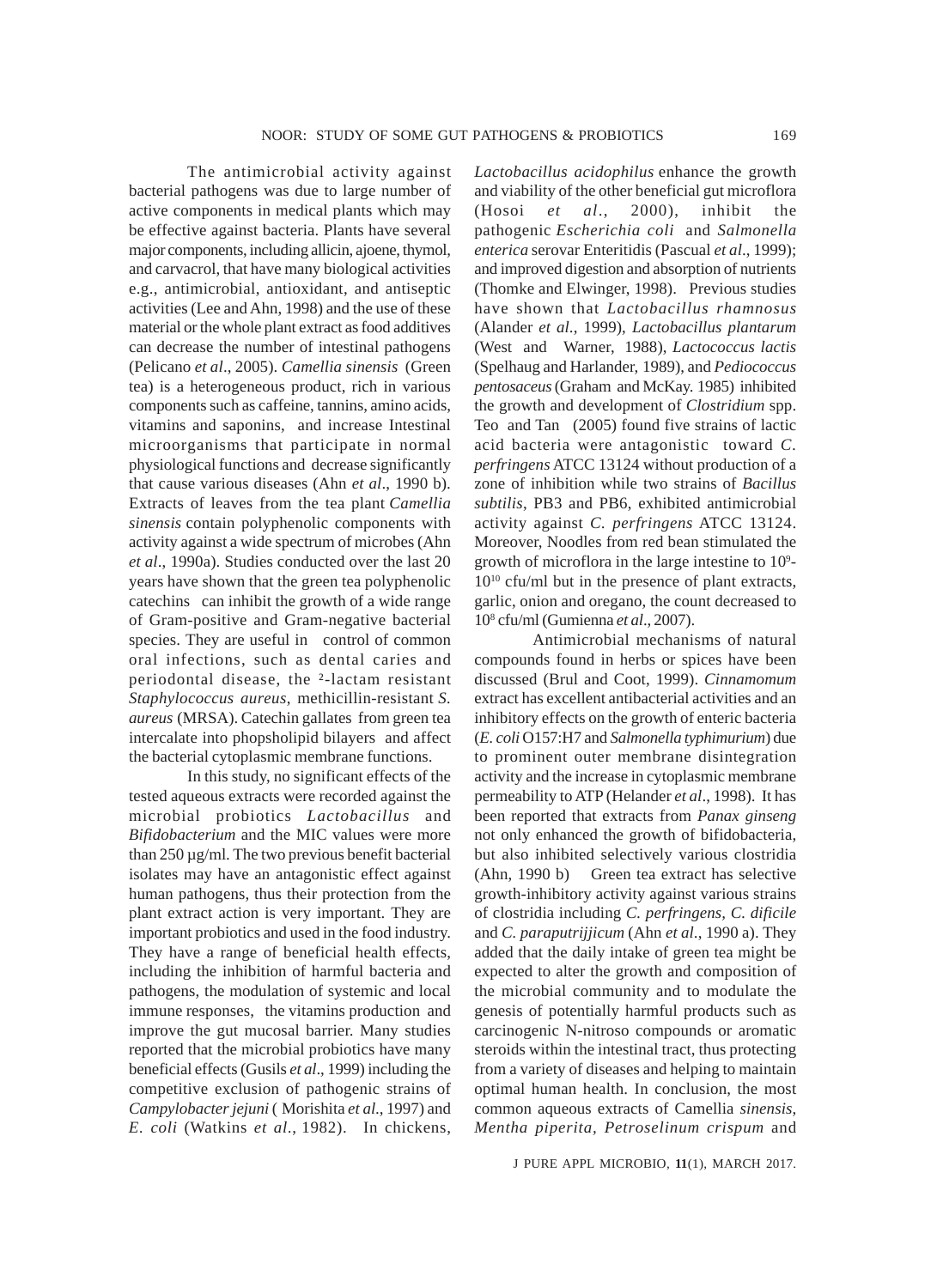*Pimpinella anisum* can be used to inhibit gut pathogens without any bad effects on gut benefit bacteria, *Lactobacillus* and *Bifidobacterium.*

# **ACKNOWLEDGEMENTS**

This project was funded by the Deanship of Scientific Research (DSR), King Abdulaziz University, Jeddah, under grant no. (54/247/1433), the author, therefore, acknowledge with thanks DSR technical and financial support.

#### **REFERENCES**

- 1. Ahmad I., Mehmood Z. and Mohammad F. Screening of some Indian medicinal plants for their antimicrobial properties. *Journal of ethnopharmacology,* 1998; **62**: 183-193.
- 2. Ahn YJ, Kim M, Yamamoto T, Fugisawa T, Mitsuoka T. Selective growth responses of human intestinal bacteria to Aruliuceue plant extracts. *Microbial Ecology in Health and Disease,* 1990b; **3**: 169-175.
- 3. Ahn YJ., Sakanakat S.,. Kim M J, Kawamurat T, Fujisawas T and Mltsuoka T. Effect of Green Tea Extract on Growth of Intestinal Bacteria. *Microbial Ecology In Health and Disease,* 1990a; **3**: 335-338.
- 4. Alander M., Satokari R., Korpela R., Saxelin M., Vilpponen-Salmela T., Mattila-Sandholm T., and von Wright A. Persistence of colonization of human colonic mucosa by a probiotic strain, *Lactobacillus rhamnosus* GG, after oral consumption. *Appl. Environ. Microbiol.,* 1999; **65**:351-354.
- 5. Aly MM and Bafeel S. Screening for antifungal activities of some medicinal plants used traditionally in Saudi Arabia. *J. Appli. Anim. Res.* 2010; **38**: 39-44.
- 6. Aly MM, Al-Ghamdi M, Bafeel SO and Khedr AM. Antimicrobial Activities and Phytochemical Analysis of the Essential Oil of *Lavandula dentata and Lectranthus tenuiflorus*, Collected From Al Baha Region, Saudi. Arabia. *Life Sci J;* 2013; **10**(4): 3302-3309
- 7. Bauer S, Tholen A, Overmann J, Brune A. Characterization of abundance and diversity of lactic acid bacteria in the hindgut of wood- and soil-feeding termites by molecular and culturedependent techniques. *Arch Microbiol.,* 2000; **173**(2):126-37.
- 8. Brul B, Coot P. Reservative agents in foods mode of action and microbial resistance mechanisms. *Inter J Food Microbiol,* 1999; **50**:1-17.

9. de Paiva SR, Figueiredo MR, Aragao TV, and Kaplan MUC. Antimicrobial activity in vitro of plumbagin isolated from *Plumbago* species. Memorias do Instituto Oswaldo Cruz, 2003; **98**: 959–961.

- 10. de Man, J.D.; Rogosa, M.; Sharpe, M.E. "A Medium for the Cultivation of *Lactobacilli*". *J Appl Bact.,* 1960; **23** :130–135.
- 11. Eckburg P., Bik E., Bernstein C., Purdom E., Dethlefsen L., Sargent M., *et al*. Diversity of the human intestinal microbial flora. *Science,* 2005; **308**: 1635–1638.
- 12. El Sayed H A and Aly M M. Antibacterial Activities of six medicinal plants used traditionally by Saudi people to treat common diseases. *British Biotechnology Journal,* 2014; **4**(4): 499-510
- 13. Flint HJ, Duncan SH, Scott KP, Louis P. Interactions and competition within the microbial community of the human colon: links between diet and health. *Environ Microbiol.;* 2007; **9**:1101–1111.
- 14. Graham D. C. and McKay L. L. Plasmid DNA in strains of *Pediococcus cerevisiae* and *Pediococcus pentosaceus*. *Appl. Environ. Microbiol.,* 1985; **50**: 532
- 15. Gumienna M., Lasik M., Czarnecki Z. Effect of plant extracts addition on phenolic compounds activity and intestinal microflora increase in the gastrointestinal tract model. *Pol. J. Food Nutr. Sci.,* 2007; 57/4(A), 219–223
- 16. Gunal, M, Yayli G, Kaya O, Karahan N, Sulak O. The effects of antibiotic growth promoter, probiotic or organic acid supplementation on performance, intestinal microflora and tissue of broilers. *Int. J. Poult. Sci.,* 2006; **5**:149–155
- 17. Gusils C., S. N. Gonzalez, and Oliver G. Some probiotic properties of chicken lactobacilli. *Can. J. Microbiol.,* 1999; **45**: 981-987.
- 18. Helander I M, Alakomi H, Kala K , Mattila-Sandholm T, Pol I, Smid E J, Gorris L G. and Wright A. Characterization of the action of selected essential oil components on Gramnegative bacteria. *J. Agric. Food Chem.* 1998, **46**, 3590"3595
- 19. Hill M.J. Role of gut bacteria in human toxicology and pharmacology. UK Taylor & Francis Ltd., 4 John St., London WC1N 2ET USA Taylor & Francis Inc., 1900 Frost Road, Suite 101, Bristol, PA 19007.
- 20. Hooper L., Midwedt T., Gordon J. How host microbial interactions shape the nutrient environment of the mammalian intestine. *Annu Rev Nutr.,* 2002; **22**: 283–30.
- 21. Hosoi, T., Ametani A., Kiuchi K. and Kaminogawa S. Improved growth and viability